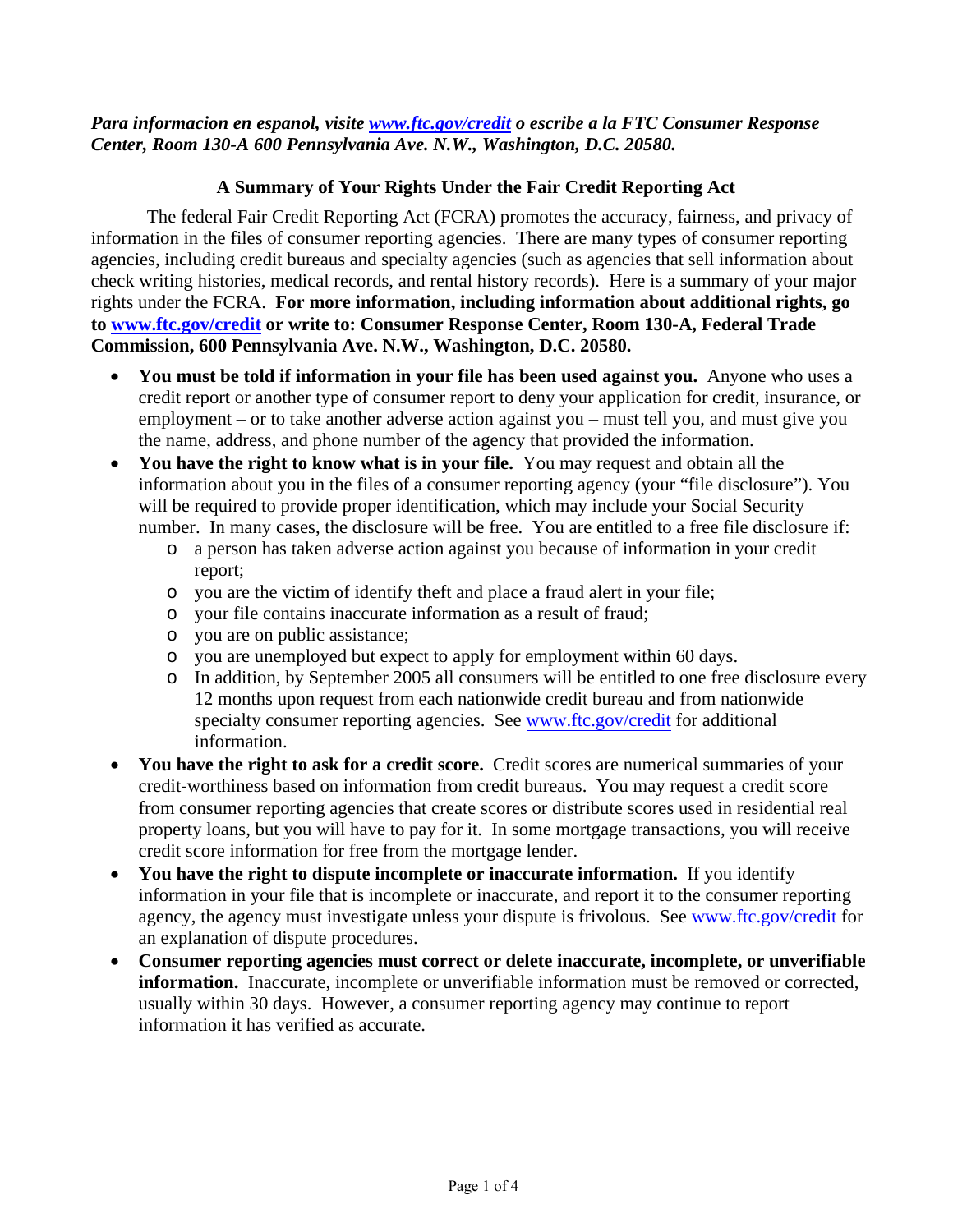- **Consumer reporting agencies may not report outdated negative information.** In most cases, a consumer reporting agency may not report negative information that is more than seven years old, or bankruptcies that are more than 10 years old.
- **Access to your file is limited.** A consumer reporting agency may provide information about you only to people with a valid need -- usually to consider an application with a creditor, insurer, employer, landlord, or other business. The FCRA specifies those with a valid need for access.
- **You must give your consent for reports to be provided to employers.** A consumer reporting agency may not give out information about you to your employer, or a potential employer, without your written consent given to the employer. Written consent generally is not required in the trucking industry. For more information, go to www.ftc.gov/credit.
- **You may limit "prescreened" offers of credit and insurance you get based on information in your credit report.** Unsolicited "prescreened" offers for credit and insurance must include a toll-free phone number you can call if you choose to remove your name and address from the lists these offers are based on. You may opt-out with the nationwide credit bureaus at o 1-888-5-OPTOUT (1-888-567-8688).
- **You may seek damages from violators.** If a consumer reporting agency, or, in some cases, a user of consumer reports or a furnisher of information to a consumer reporting agency violates the FCRA, you may be able to sue in state or federal court.
- **Identity theft victims and active duty military personnel have additional rights.** For more information, visit www.ftc.gov/credit.

**States may enforce the FCRA, and many states have their own consumer reporting laws. In some cases, you may have more rights under state law. For more information, contact your state or local consumer protection agency or your state Attorney General. Federal enforcers are:**

| <b>TYPE OF BUSINESS:</b>                                                                                                                 | <b>CONTACT:</b>                                                                                                                                                                                                   |
|------------------------------------------------------------------------------------------------------------------------------------------|-------------------------------------------------------------------------------------------------------------------------------------------------------------------------------------------------------------------|
| Consumer reporting agencies, creditors and others not listed below                                                                       | Federal Trade Commission: Consumer Response Center - FCRA<br>Washington, DC 20580<br>1-877-382-4357                                                                                                               |
| National banks, federal branches/agencies of foreign banks (word<br>"National" or initials "N.A." appear in or after bank's name)        | Office of the Comptroller of the Currency<br>Compliance Management, Mail Stop 6-6<br>Washington, DC 20219<br>800-613-6743                                                                                         |
| Federal Reserve System member banks (except national banks,<br>and federal branches/agencies of foreign banks)                           | Federal Reserve Consumer Help (FRCH)<br>P O Box 1200<br>Minneapolis, MN 55480<br>Telephone: 888-851-1920<br>Website Address: www.federalreserveconsumerhelp.gov<br>Email Address: ConsumerHelp@FederalReserve.gov |
| Savings associations and federally chartered savings banks (word<br>"Federal" or initials "F.S.B." appear in federal institution's name) | Office of Thrift Supervision<br><b>Consumer Complaints</b><br>Washington, DC 20552<br>800-842-6929                                                                                                                |
| Federal credit unions (words "Federal Credit Union" appear in<br>institution's name)                                                     | National Credit Union Administration<br>1775 Duke Street<br>Alexandria, VA 22314<br>703-519-4600                                                                                                                  |
| State-chartered banks that are not members of the Federal Reserve<br>System                                                              | Federal Deposit Insurance Corporation<br>Consumer Response Center, 2345 Grand Avenue, Suite 100<br>Kansas City, Missouri 64108-2638<br>1-877-275-3342                                                             |
| Air, surface, or rail common carriers regulated by former Civil<br>Aeronautics Board or Interstate Commerce Commission                   | Department of Transportation, Office of Financial Management<br>Washington, DC 20590<br>202-366-1306                                                                                                              |
| Activities subject to the Packers and Stockyards Act, 1921                                                                               | Department of Agriculture<br>Office of Deputy Administrator - GIPSA<br>Washington, DC 20250<br>202-720-7051                                                                                                       |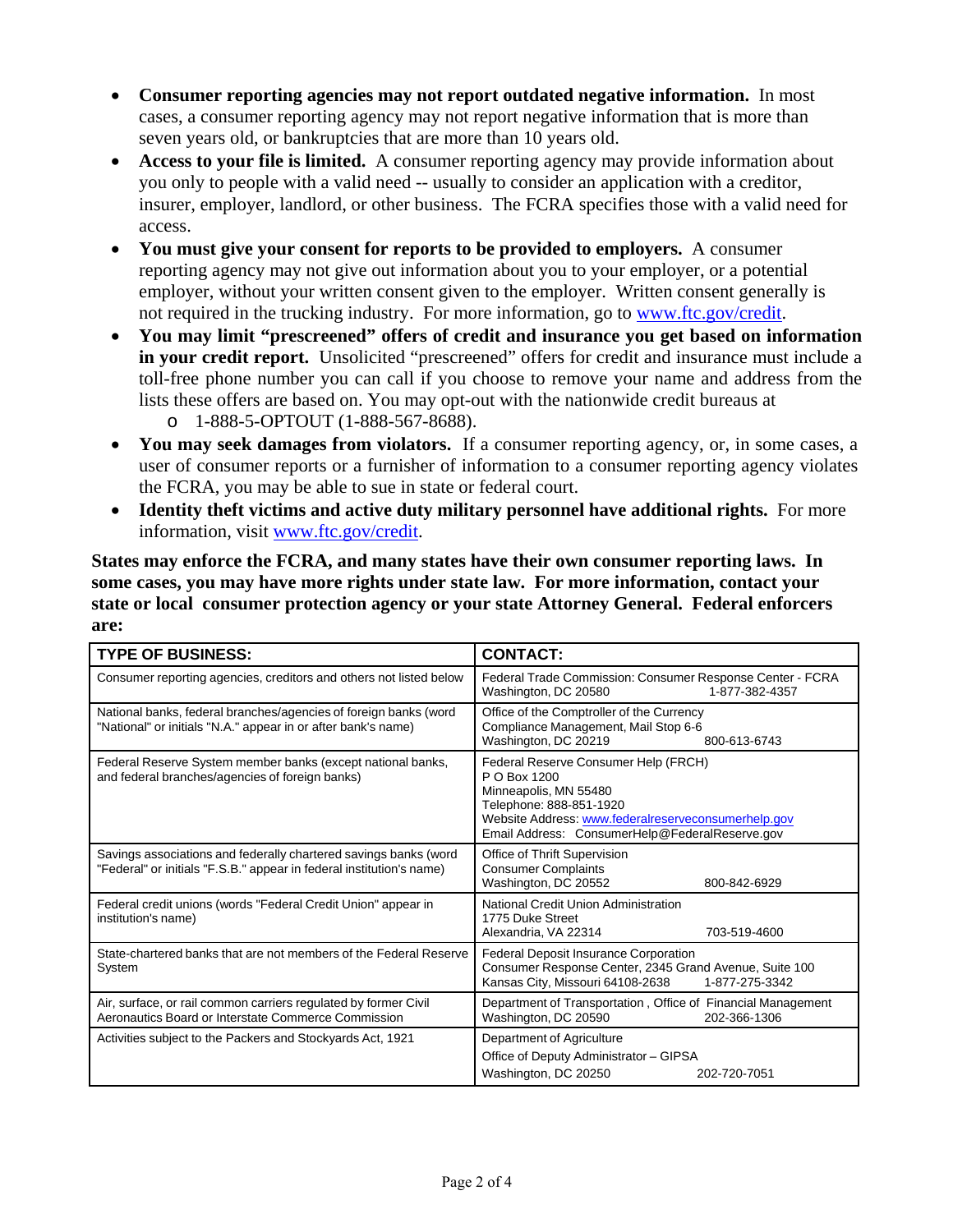# **FAIR CREDIT REPORTING ACT**

## **DISCLOSURE REGARDING BACKGROUND INVESTIGATION**

As an applicant for employment or a current employee of **Douglas County, Colorado,** you are a consumer with rights under the Fair Credit Reporting Act. In the event any of the following circumstances exist, **Douglas County, Colorado**  may choose to obtain and use information contained in either a consumer report or an investigative consumer report from a consumer reporting agency about you when: (1) considering your application for employment, (2) making a decision whether to offer you employment, (3) deciding whether to continue your employment (if you are hired), or (4) making other employment-related decisions directly affecting you.

Our *consumer reporting agency* is Mountain States Employers Council, Inc. at PO Box 539, Denver, CO 80201, toll free 800.884.1328, which, for monetary fees, dues, or on a cooperative nonprofit basis, regularly assembles or evaluates consumer information on consumers for the purpose of furnishing consumer reports to others, such as **Douglas County, Colorado.**

A *consumer report* means any written, oral or other communication of any information by a consumer reporting agency bearing on your character, general reputation, personal characteristics, or mode of living which is used or expected to be used or collected in whole or in part for the purpose of serving as a factor in establishing your eligibility for employment purposes.

An *investigative consumer report* means a consumer report or portion thereof in which information on your character, general reputation, personal characteristics, or mode of living is obtained through personal interviews with your neighbors, friends, or associates reported on or with others with whom you are acquainted or who may have knowledge concerning any such items of information.

In the event an investigative consumer report is prepared, you may request additional disclosures regarding the nature and scope of the investigation requested as well as a written summary of your rights under the Fair Credit Reporting Act.

| <b>Print Full Name</b> |  |
|------------------------|--|
|------------------------|--|

**Signature \_\_\_\_\_\_\_\_\_\_\_\_\_\_\_\_\_\_\_\_\_\_\_\_\_\_\_\_\_\_\_\_\_\_\_\_\_\_\_\_\_\_ Today's Date \_\_\_\_\_\_\_\_\_\_\_\_\_\_\_\_\_\_\_\_\_\_\_\_\_\_\_\_\_\_\_**